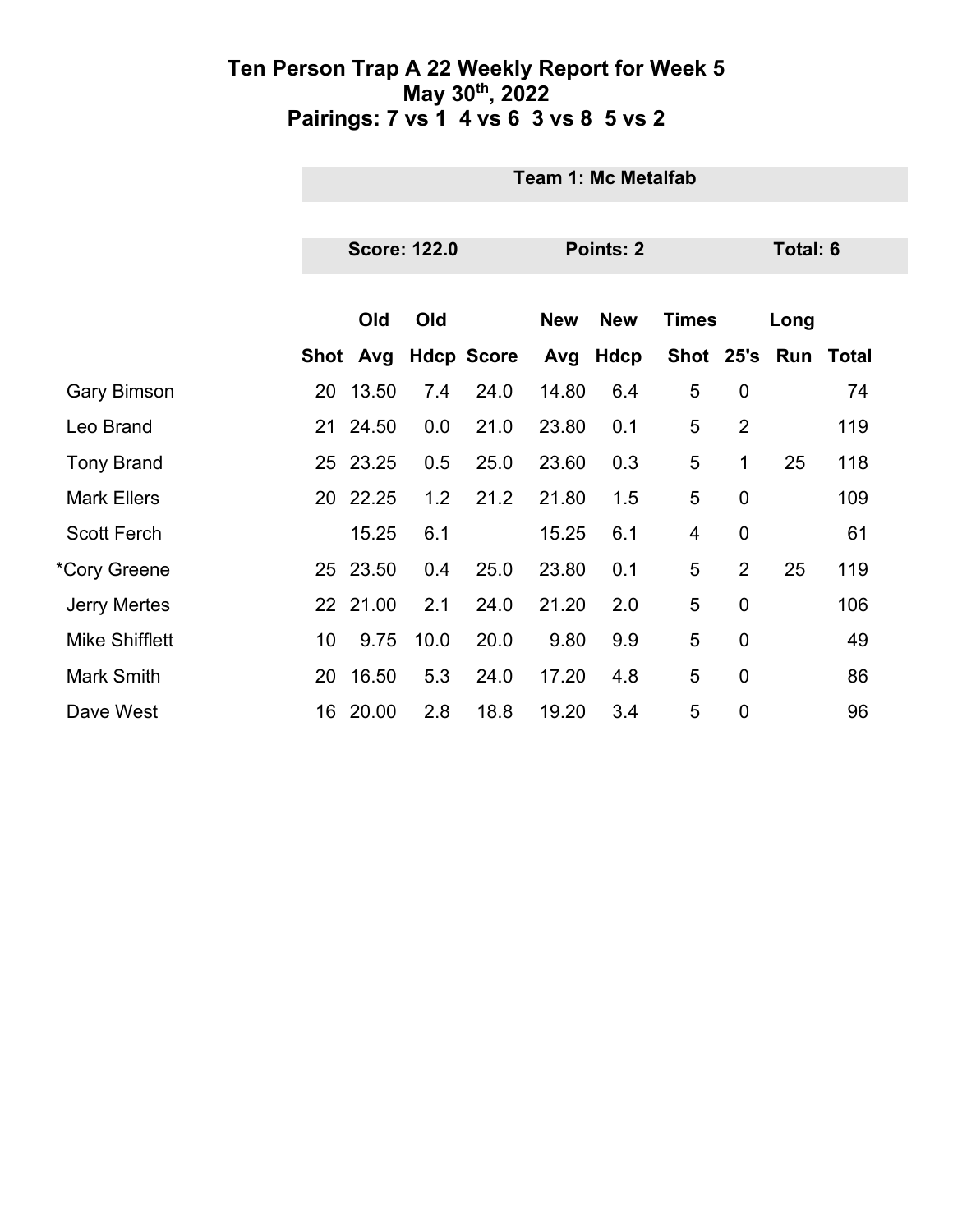|                        | <b>Team 2: Dunham</b> |                     |     |                   |            |             |               |                |          |              |  |
|------------------------|-----------------------|---------------------|-----|-------------------|------------|-------------|---------------|----------------|----------|--------------|--|
|                        |                       | <b>Score: 121.0</b> |     |                   |            | Points: 2   |               |                | Total: 6 |              |  |
|                        |                       |                     |     |                   |            |             |               |                |          |              |  |
|                        |                       | Old                 | Old |                   | <b>New</b> | <b>New</b>  | <b>Times</b>  |                | Long     |              |  |
|                        |                       | Shot Avg            |     | <b>Hdcp Score</b> | Avg        | <b>Hdcp</b> | Shot 25's Run |                |          | <b>Total</b> |  |
| <b>Mark Azure</b>      |                       | 21 18.25            | 4.0 | 24.0              | 18.80      | 3.6         | 5             | $\mathbf 0$    |          | 94           |  |
| Dave Brady             |                       | 22 23.00            | 0.7 | 22.7              | 22.80      | 0.8         | 5             | $\mathbf 0$    |          | 114          |  |
| <b>Brian Burke</b>     |                       | 21 19.75            | 3.0 | 24.0              | 20.00      | 2.8         | 5             | $\mathbf 0$    |          | 100          |  |
| <b>Chad Gillette</b>   |                       | 20 20.25            | 2.6 | 22.6              | 20.20      | 2.7         | 5             | $\mathbf 0$    |          | 101          |  |
| Jason Kong             |                       | 23 22.50            | 1.1 | 24.0              | 22.60      | 1.0         | 5             | $\overline{0}$ |          | 113          |  |
| <b>Derick Podratz</b>  |                       | 21 19.75            | 3.0 | 24.0              | 20.00      | 2.8         | 5             | 0              |          | 100          |  |
| <b>Wes Schlichting</b> |                       |                     |     |                   |            |             | $\mathbf 0$   | $\mathbf 0$    |          | $\mathbf 0$  |  |
| Lucas Sook             |                       | 22 20.25            | 2.6 | 24.0              | 20.60      | 2.4         | 5             | $\mathbf 0$    |          | 103          |  |
| <b>Zach Whitney</b>    |                       | 12 14.25            | 6.8 | 18.8              | 13.80      | 7.1         | 5             | $\mathbf 0$    |          | 69           |  |
| *Wade Williams         |                       | 25 23.00            | 0.7 | 25.0              | 23.40      | 0.4         | 5             | 1              | 25       | 117          |  |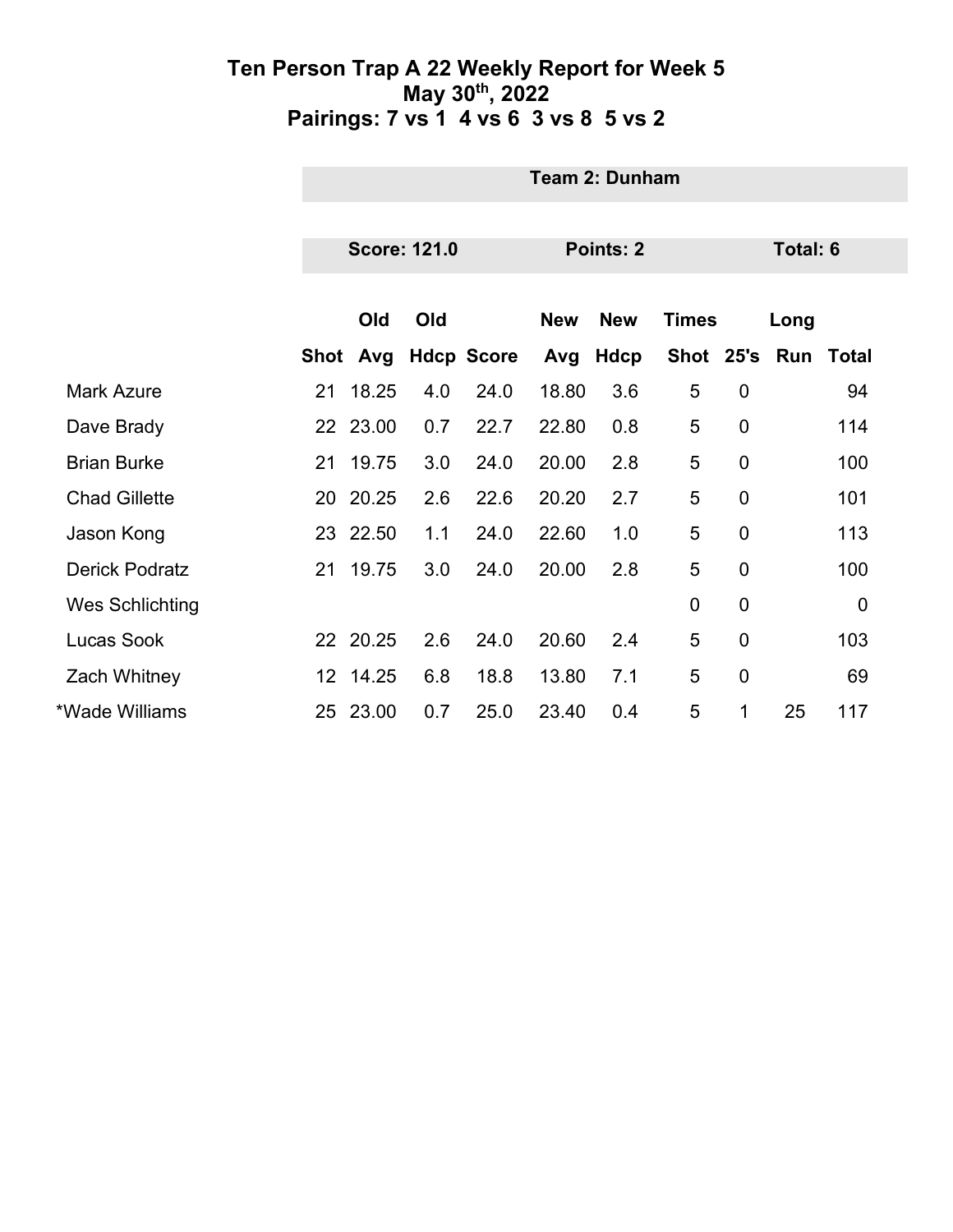|                         |      | <b>Team 3: Fire Shots</b> |     |                   |            |            |              |                 |               |       |  |
|-------------------------|------|---------------------------|-----|-------------------|------------|------------|--------------|-----------------|---------------|-------|--|
|                         |      |                           |     |                   |            |            |              |                 |               |       |  |
|                         |      | <b>Score: 118.7</b>       |     |                   |            | Points: 2  |              | <b>Total: 8</b> |               |       |  |
|                         |      |                           |     |                   |            |            |              |                 |               |       |  |
|                         |      | Old                       | Old |                   | <b>New</b> | <b>New</b> | <b>Times</b> |                 | Long          |       |  |
|                         | Shot | Avg                       |     | <b>Hdcp Score</b> | Avg        | Hdcp       |              |                 | Shot 25's Run | Total |  |
| Mike Baumann            | 19   | 19.00                     | 3.5 | 22.5              | 19.00      | 3.5        | 5            | $\mathbf 0$     |               | 95    |  |
| Joe Cairl               | 13   | 17.00                     | 4.9 | 17.9              | 16.20      | 5.5        | 5            | $\mathbf 0$     |               | 81    |  |
| Dan Engstrom            |      | 19 17.50                  | 4.6 | 23.6              | 17.80      | 4.3        | 5            | $\mathbf 0$     |               | 89    |  |
| Ezra Engstrom           |      | 21 19.50                  | 3.2 | 24.0              | 19.80      | 2.9        | 5            | $\mathbf 0$     |               | 99    |  |
| <b>Tiffany Engstrom</b> |      | 18 18.25                  | 4.0 | 22.0              | 18.20      | 4.1        | 5            | $\mathbf 0$     |               | 91    |  |
| Dennis Jones            |      | 17 15.25                  | 6.1 | 23.1              | 15.60      | 5.9        | 5            | $\mathbf 0$     |               | 78    |  |
| *Brian Larson           | 17   | 17.25                     | 4.7 | 21.7              | 17.20      | 4.8        | 5            | $\mathbf 0$     |               | 86    |  |
| <b>Todd Lindorff</b>    |      | 23 21.00                  | 2.1 | 24.0              | 21.40      | 1.8        | 5            | $\mathbf 0$     |               | 107   |  |
| <b>Travis Swanson</b>   |      | 11 15.25                  | 6.1 | 17.1              | 14.40      | 6.7        | 5            | $\overline{0}$  |               | 72    |  |
| <b>Mark Winczewski</b>  | 19   | 11.25                     | 8.9 | 24.0              | 12.80      | 7.8        | 5            | $\mathbf 0$     |               | 64    |  |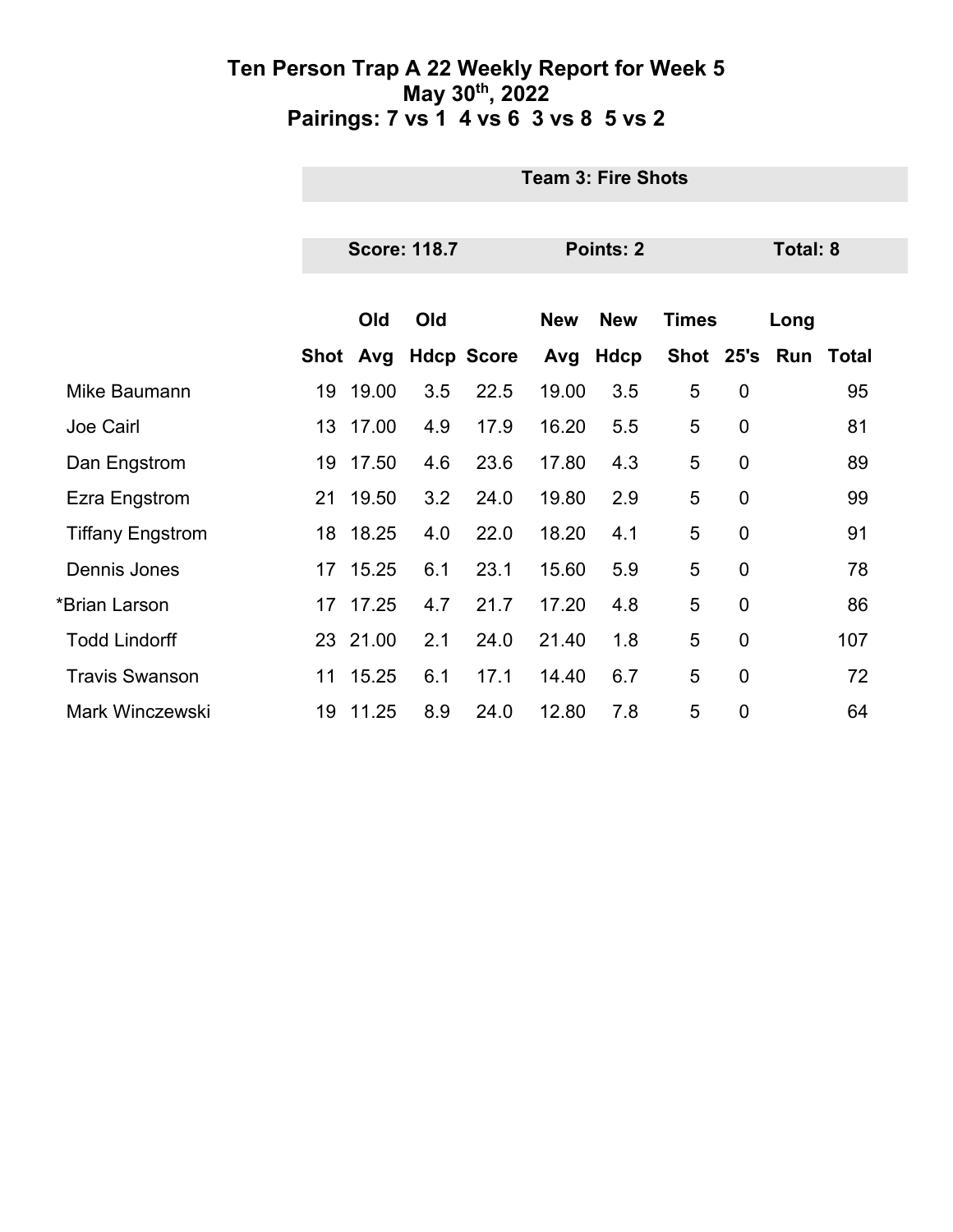|                      | <b>Team 4: The Yotters</b> |     |                   |            |             |              |                |           |                     |  |
|----------------------|----------------------------|-----|-------------------|------------|-------------|--------------|----------------|-----------|---------------------|--|
|                      | <b>Score: 118.9</b>        |     |                   |            | Points: 2   |              |                | Total: 10 |                     |  |
|                      |                            |     |                   |            |             |              |                |           |                     |  |
|                      | Old                        | Old |                   | <b>New</b> | <b>New</b>  | <b>Times</b> |                | Long      |                     |  |
|                      | Shot Avg                   |     | <b>Hdcp Score</b> | Avg        | <b>Hdcp</b> |              |                |           | Shot 25's Run Total |  |
| *Jason Amundsen      | 23 21.75                   | 1.6 | 24.0              | 22.00      | 1.4         | 5            | $\mathbf 0$    |           | 110                 |  |
| <b>Shawn Bradley</b> | 23 23.75                   | 0.2 | 23.2              | 23.60      | 0.3         | 5            | $\overline{2}$ |           | 118                 |  |
| James Eshelman       | 15.33                      | 6.1 |                   | 15.33      | 6.1         | 3            | $\overline{0}$ |           | 46                  |  |
| <b>Steve Lorr</b>    | 21 24.25                   | 0.0 | 21.0              | 23.60      | 0.3         | 5            | $\overline{2}$ |           | 118                 |  |
| <b>Brooks O</b>      | 19.67                      | 3.0 |                   | 19.67      | 3.0         | 3            | $\mathbf 0$    |           | 59                  |  |
| John Oyen            | 21 21.00                   | 2.1 | 23.1              | 21.00      | 2.1         | 5            | $\mathbf 0$    |           | 105                 |  |
| <b>Aaron Peltier</b> | 22 24.25                   | 0.0 | 22.0              | 23.80      | 0.1         | 5            | $\overline{2}$ |           | 119                 |  |
| Erin Quaranta        | 25 21.75                   | 1.6 | 25.0              | 22.40      | 1.1         | 5            | 1              | 25        | 112                 |  |
| <b>Terry Raboin</b>  | 21 20.25                   | 2.6 | 23.6              | 20.40      | 2.5         | 5            | $\mathbf 0$    |           | 102                 |  |
| <b>Barb Yotter</b>   | 18 20.50                   | 2.5 | 20.5              | 20.00      | 2.8         | 5            | $\mathbf 0$    |           | 100                 |  |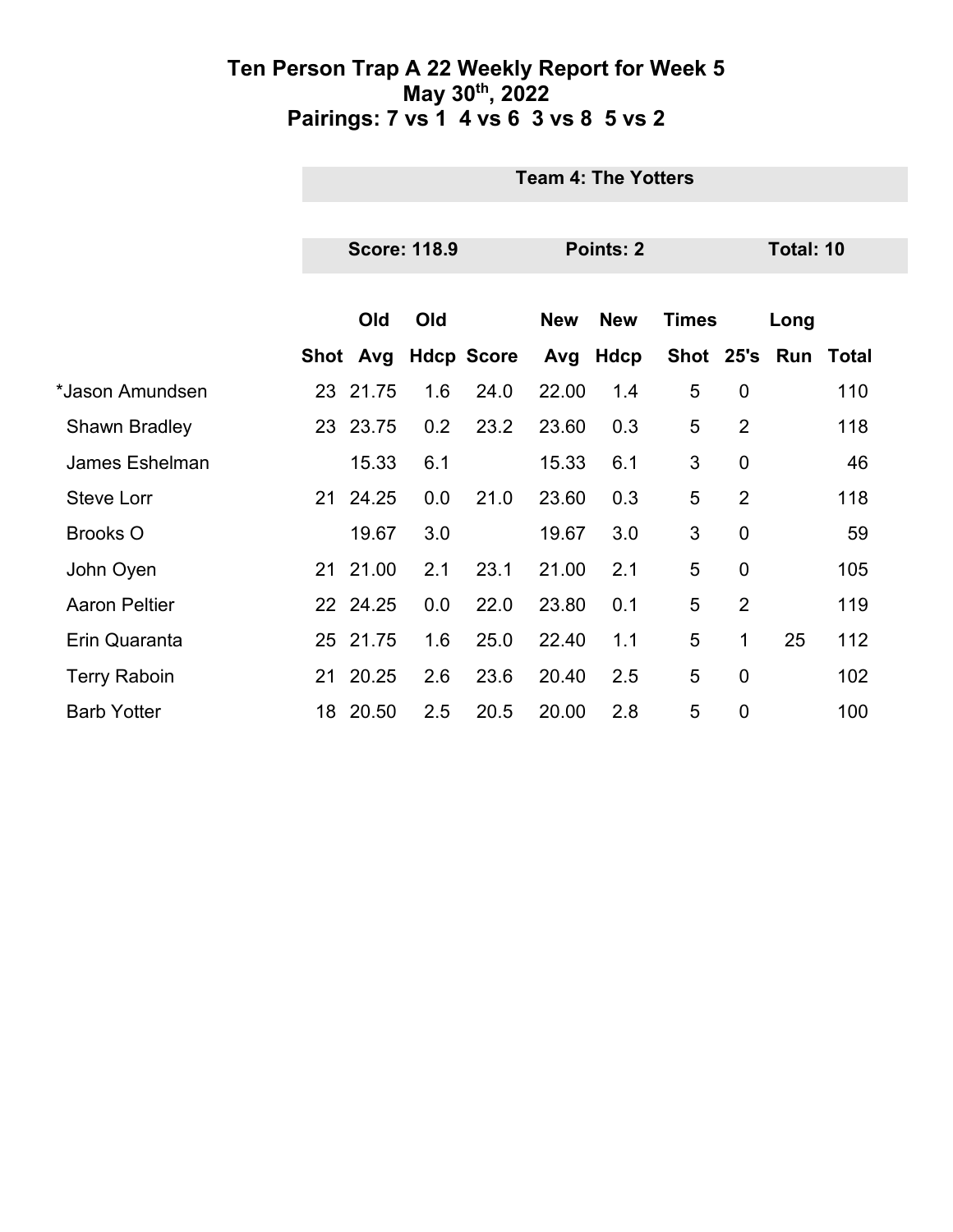|                         |    | Team 5: Lead Delivery for Mr Pigeon |     |                   |            |             |                |                |                 |       |  |
|-------------------------|----|-------------------------------------|-----|-------------------|------------|-------------|----------------|----------------|-----------------|-------|--|
|                         |    |                                     |     |                   |            |             |                |                |                 |       |  |
|                         |    | <b>Score: 120.0</b>                 |     |                   |            | Points: 0   |                |                | <b>Total: 4</b> |       |  |
|                         |    |                                     |     |                   |            |             |                |                |                 |       |  |
|                         |    | Old                                 | Old |                   | <b>New</b> | <b>New</b>  | <b>Times</b>   |                | Long            |       |  |
|                         |    | Shot Avg                            |     | <b>Hdcp Score</b> | Avg        | <b>Hdcp</b> |                |                | Shot 25's Run   | Total |  |
| <b>Kevin Bubbers</b>    |    | 21 23.50                            | 0.4 | 21.4              | 23.00      | 0.7         | 5              | 1              |                 | 115   |  |
| <b>Luke Churchill</b>   | 20 | 18.25                               | 4.0 | 24.0              | 18.60      | 3.8         | 5              | $\overline{0}$ |                 | 93    |  |
| Joe Down                |    | 23 21.50                            | 1.8 | 24.0              | 21.80      | 1.5         | 5              | $\mathbf 0$    |                 | 109   |  |
| David Godwin            |    | 21 22.75                            | 0.9 | 21.9              | 22.40      | 1.1         | 5              | 0              |                 | 112   |  |
| Becca Hegstrand         |    | 15 20.00                            | 2.8 | 17.8              | 18.75      | 3.7         | $\overline{4}$ | $\overline{0}$ |                 | 75    |  |
| *John Hegstrand         |    | 24 23.33                            | 0.5 | 24.0              | 23.50      | 0.4         | 4              | $\mathbf 0$    |                 | 94    |  |
| <b>Richard Oftedal</b>  |    |                                     |     |                   |            |             | $\overline{0}$ | 0              |                 | 0     |  |
| <b>Mackenzie Phenow</b> |    | 17 13.00                            | 7.7 | 24.0              | 13.80      | 7.1         | 5              | 0              |                 | 69    |  |
| Margaret Phillippi      |    | 14 15.75                            | 5.8 | 19.8              | 15.40      | 6.0         | 5              | $\mathbf 0$    |                 | 77    |  |
| <b>Johnathan Pratt</b>  |    | 23 21.50                            | 1.8 | 24.0              | 21.80      | 1.5         | 5              | $\mathbf 0$    |                 | 109   |  |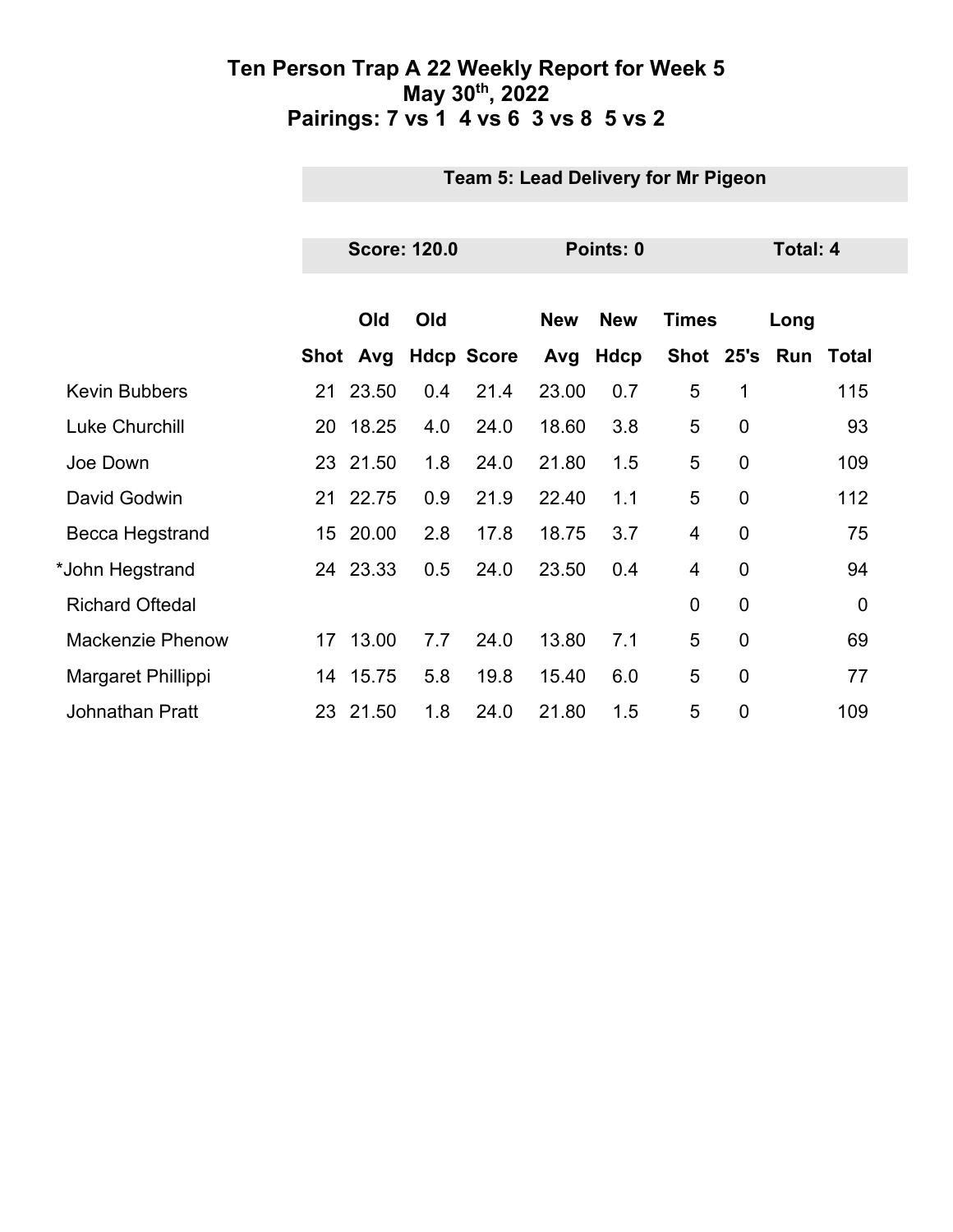|                       |    | Team 6: Pull, Bang, Dang |     |                   |            |             |                |                |          |                  |  |
|-----------------------|----|--------------------------|-----|-------------------|------------|-------------|----------------|----------------|----------|------------------|--|
|                       |    |                          |     |                   |            |             |                |                |          |                  |  |
|                       |    | <b>Score: 109.7</b>      |     |                   |            | Points: 0   |                |                | Total: 0 |                  |  |
|                       |    |                          |     |                   |            |             |                |                |          |                  |  |
|                       |    | Old                      | Old |                   | <b>New</b> | <b>New</b>  | <b>Times</b>   |                | Long     |                  |  |
|                       |    | Shot Avg                 |     | <b>Hdcp Score</b> | Avg        | <b>Hdcp</b> | Shot 25's      |                |          | <b>Run Total</b> |  |
| Alex Bickford         |    | 25 20.50                 | 2.5 | 25.0              | 21.40      | 1.8         | 5              | 1              | 25       | 107              |  |
| <b>Jack Bickford</b>  |    |                          |     |                   |            |             | $\mathbf 0$    | $\mathbf 0$    |          | $\boldsymbol{0}$ |  |
| <b>Jeff Bickford</b>  | 19 | 19.25                    | 3.3 | 22.3              | 19.20      | 3.4         | 5              | $\overline{0}$ |          | 96               |  |
| *Chris Bloss          |    | 22 23.50                 | 0.4 | 22.4              | 23.20      | 0.6         | 5              | $\mathbf 0$    |          | 116              |  |
| <b>Nathan Bloss</b>   |    | 25 24.00                 | 0.0 | 25.0              | 24.20      | 0.0         | 5              | $\overline{2}$ | 25       | 121              |  |
| <b>Bloss Brandon</b>  |    | 16.00                    | 5.6 |                   | 16.00      | 5.6         | 2              | $\mathbf 0$    |          | 32               |  |
| Austin Kapann         |    | 22.25                    | 1.2 |                   | 22.25      | 1.2         | $\overline{4}$ | $\overline{0}$ |          | 89               |  |
| <b>Kevin Markuson</b> |    |                          |     |                   |            |             | $\mathbf 0$    | $\mathbf 0$    |          | $\mathbf 0$      |  |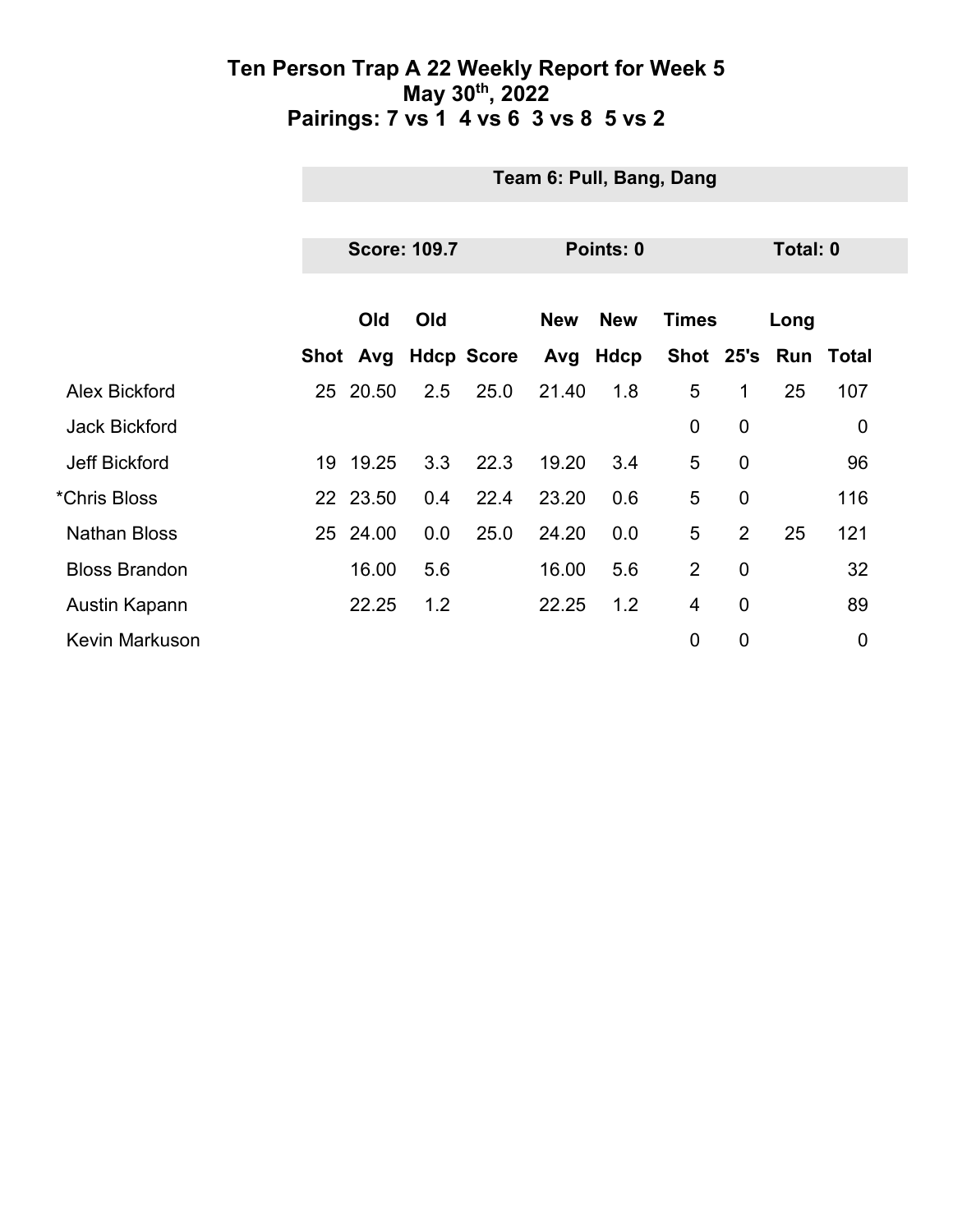|                  | <b>Team 7: Palmer Stained Glass</b> |          |     |                   |            |              |                |                 |                     |     |
|------------------|-------------------------------------|----------|-----|-------------------|------------|--------------|----------------|-----------------|---------------------|-----|
|                  |                                     |          |     |                   |            |              |                |                 |                     |     |
|                  | <b>Score: 120.0</b>                 |          |     |                   | Points: 0  |              |                | <b>Total: 2</b> |                     |     |
|                  | Old<br>Old                          |          |     | <b>New</b>        | <b>New</b> | <b>Times</b> | Long           |                 |                     |     |
|                  |                                     | Shot Avg |     | <b>Hdcp Score</b> |            | Avg Hdcp     |                |                 | Shot 25's Run Total |     |
| Aaron Aaron      |                                     | 15.50    | 6.0 |                   | 15.50      | 6.0          | $\overline{2}$ | $\mathbf 0$     |                     | 31  |
| Jake Buhman      | 19                                  | 19.25    | 3.3 | 22.3              | 19.20      | 3.4          | 5              | $\mathbf 0$     |                     | 96  |
| <b>Dick Dick</b> |                                     | 24 22.50 | 1.1 | 24.0              | 22.80      | 0.8          | 5              | $\mathbf 0$     |                     | 114 |
| Ed Ed            |                                     | 24 22.50 | 1.1 | 24.0              | 22.80      | 0.8          | 5              | 1               |                     | 114 |
| Paul Krzyka      |                                     | 23 22.25 | 1.2 | 24.0              | 22.40      | 1.1          | 5              | $\overline{0}$  |                     | 112 |
| <b>Mike Mike</b> |                                     | 18 17.75 | 4.4 | 22.4              | 17.80      | 4.3          | 5              | $\overline{0}$  |                     | 89  |
| Al Palmer        |                                     | 23 18.50 | 3.9 | 24.0              | 19.40      | 3.2          | 5              | $\overline{0}$  |                     | 97  |
| *Shawn Palmer    |                                     | 23 22.00 | 1.4 | 24.0              | 22.20      | 1.3          | 5              | $\mathbf 0$     |                     | 111 |
| Roy Roy          |                                     | 21 20.00 | 2.8 | 23.8              | 20.20      | 2.7          | 5              | 0               |                     | 101 |

| Team 8: League average |                     |                     |  |                              |       |             |          |   |
|------------------------|---------------------|---------------------|--|------------------------------|-------|-------------|----------|---|
|                        |                     |                     |  |                              |       |             |          |   |
|                        | <b>Score: 118.6</b> |                     |  | Points: 0                    |       |             | Total: 4 |   |
|                        |                     |                     |  |                              |       |             |          |   |
| Old                    | Old                 |                     |  | New New                      | Times |             | Long     |   |
|                        |                     | Shot Avg Hdcp Score |  | Avg Hdcp Shot 25's Run Total |       |             |          |   |
|                        |                     |                     |  |                              | 0     | $\mathbf 0$ |          | 0 |

Super Shooters: Tony Brand 25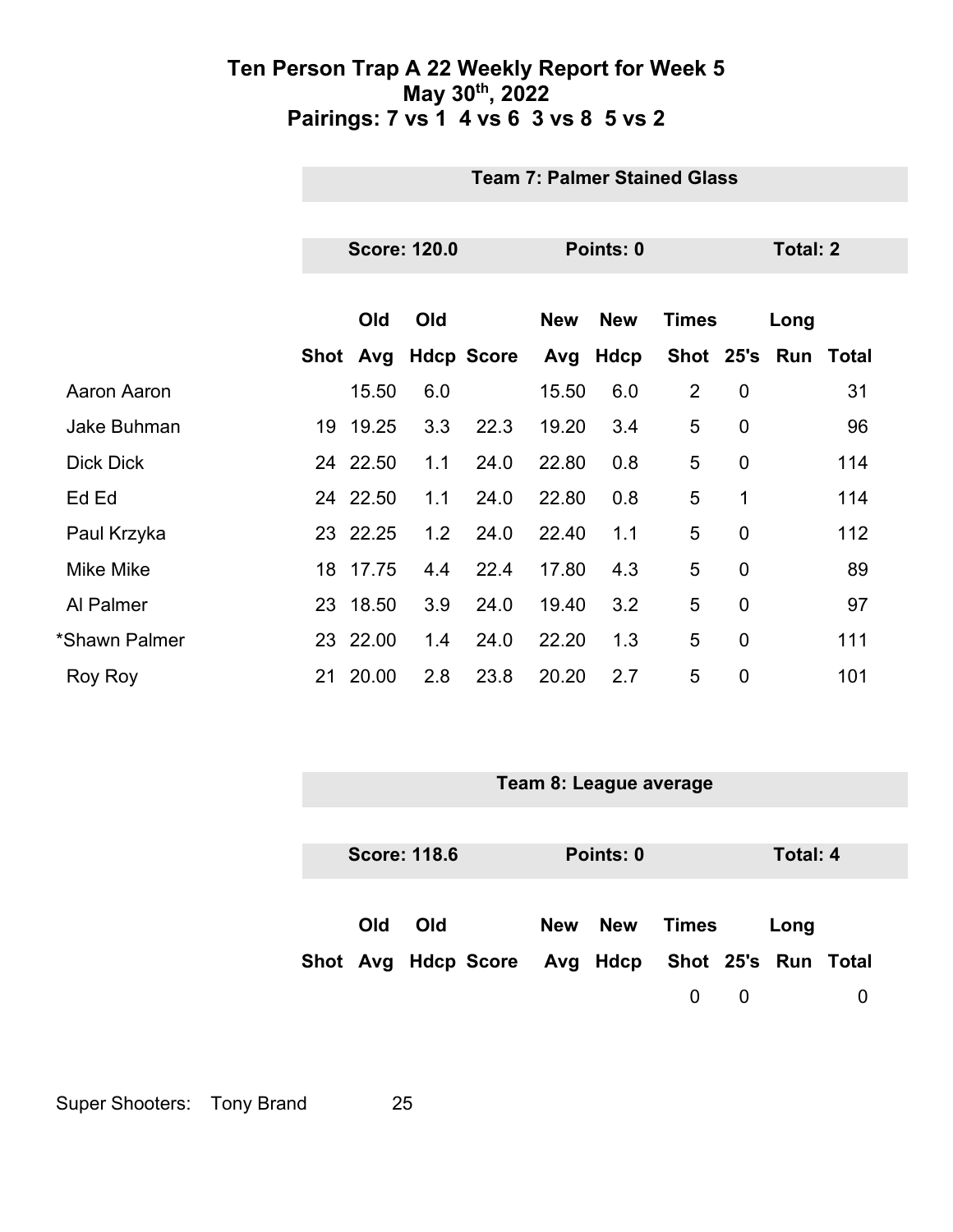|                    | Ten Person Trap A 22 Weekly Report for Week 5<br>May 30th, 2022 |  |  |  |  |  |  |  |
|--------------------|-----------------------------------------------------------------|--|--|--|--|--|--|--|
|                    | Pairings: 7 vs 1 4 vs 6 3 vs 8 5 vs 2                           |  |  |  |  |  |  |  |
| <b>Cory Greene</b> | 25                                                              |  |  |  |  |  |  |  |
| Wade Williams      | 25                                                              |  |  |  |  |  |  |  |
| Erin Quaranta      | 25                                                              |  |  |  |  |  |  |  |
| Alex Bickford      | 25                                                              |  |  |  |  |  |  |  |
| Nathan Bloss       | 25                                                              |  |  |  |  |  |  |  |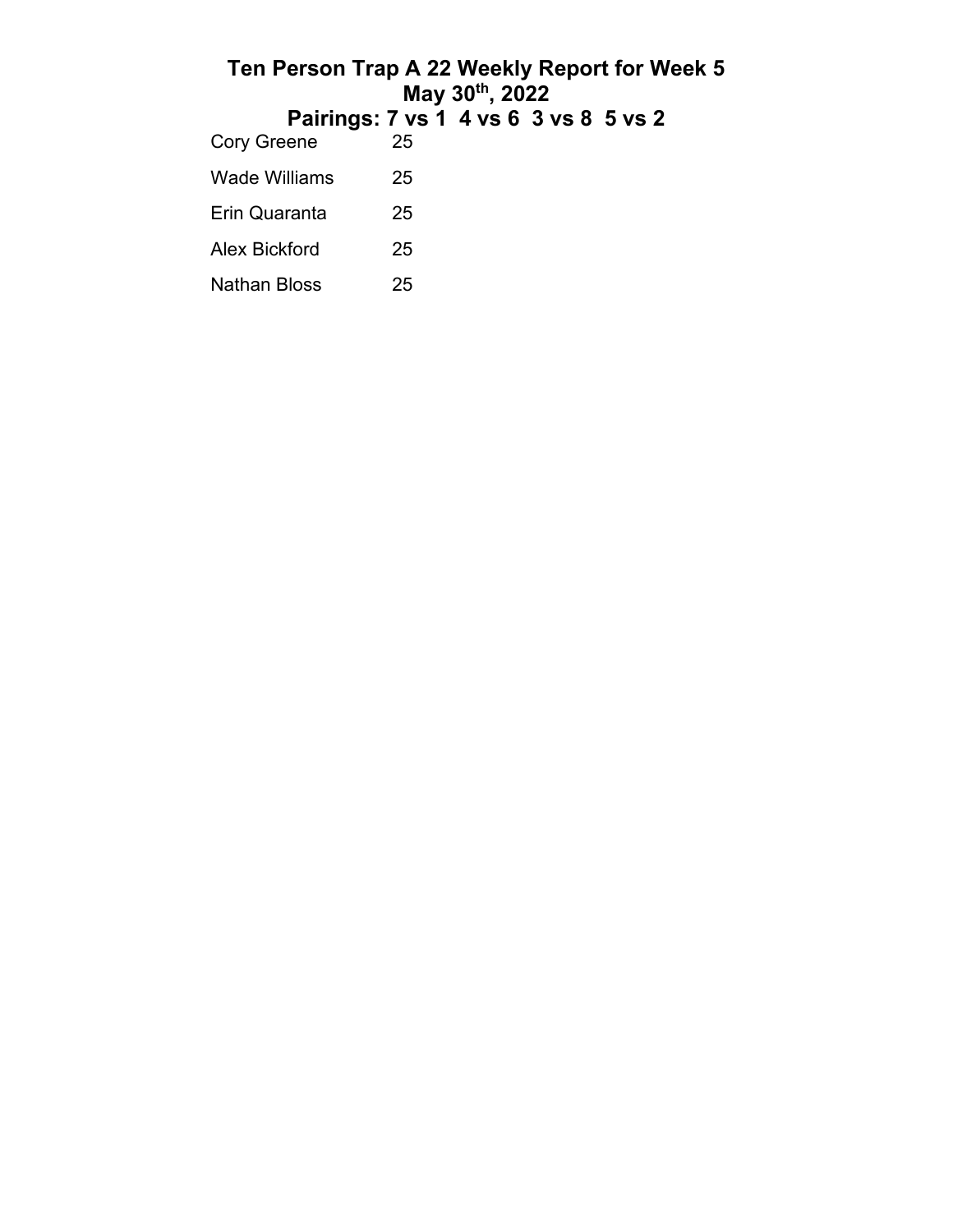## **Ten Person Trap A 22 Team Standings through week 5**

| Team 4 | The Yotters                        | 10.0 |
|--------|------------------------------------|------|
| Team 3 | <b>Fire Shots</b>                  | 8.0  |
| Team 2 | <b>Dunham</b>                      | 6.0  |
| Team 1 | <b>Mc Metalfab</b>                 | 6.0  |
| Team 8 | League average                     | 4.0  |
| Team 5 | <b>Lead Delivery for Mr Pigeon</b> | 4.0  |
| Team 7 | <b>Palmer Stained Glass</b>        | 2.0  |
| Team 6 | Pull, Bang, Dang                   | 0.0  |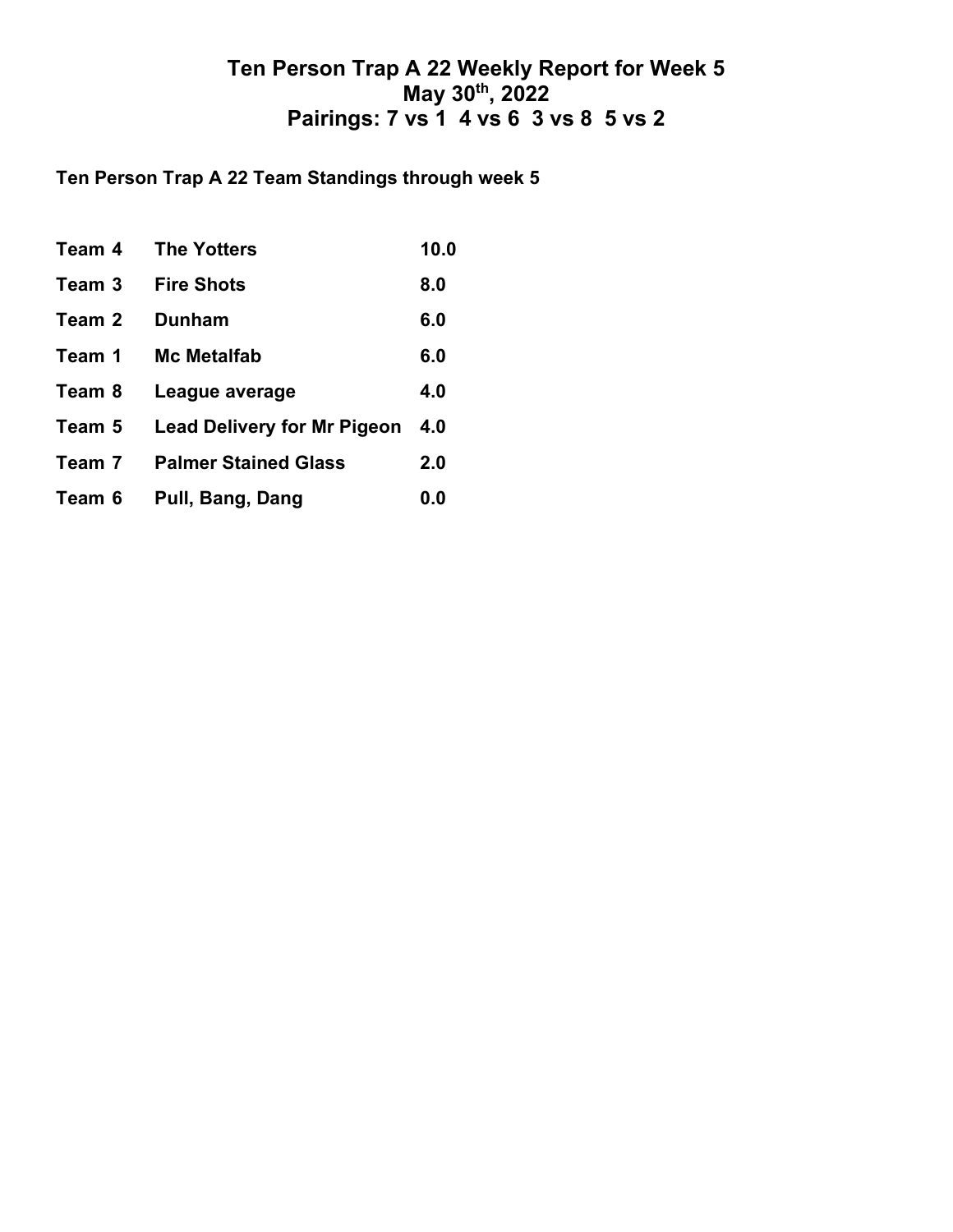# **Ten Person Trap A 2022 Total Target Leaders Through Week 5**

| Shooter                | Total |       |   | Avg Rounds Straights Team |                             |
|------------------------|-------|-------|---|---------------------------|-----------------------------|
|                        |       |       |   |                           |                             |
| <b>Nathan Bloss</b>    | 121   | 24.20 | 5 | $\overline{2}$            | Pull, Bang, Dang            |
| <b>Cory Greene</b>     | 119   | 23.80 | 5 | $\overline{2}$            | Mc Metalfab                 |
| Leo Brand              | 119   | 23.80 | 5 | $\overline{2}$            | Mc Metalfab                 |
| <b>Aaron Peltier</b>   | 119   | 23.80 | 5 | $\overline{2}$            | <b>The Yotters</b>          |
| <b>Tony Brand</b>      | 118   | 23.60 | 5 | 1                         | Mc Metalfab                 |
| Shawn Bradley          | 118   | 23.60 | 5 | $\overline{2}$            | <b>The Yotters</b>          |
| <b>Steve Lorr</b>      | 118   | 23.60 | 5 | $\overline{2}$            | <b>The Yotters</b>          |
| <b>Wade Williams</b>   | 117   | 23.40 | 5 | 1                         | Dunham                      |
| <b>Chris Bloss</b>     | 116   | 23.20 | 5 | 0                         | Pull, Bang, Dang            |
| <b>Kevin Bubbers</b>   | 115   | 23.00 | 5 | 1                         | Lead Delivery for Mr Pigeon |
| <b>Dick Dick</b>       | 114   | 22.80 | 5 | $\mathbf 0$               | <b>Palmer Stained Glass</b> |
| Dave Brady             | 114   | 22.80 | 5 | 0                         | Dunham                      |
| Ed Ed                  | 114   | 22.80 | 5 | 1                         | <b>Palmer Stained Glass</b> |
| Jason Kong             | 113   | 22.60 | 5 | 0                         | Dunham                      |
| Erin Quaranta          | 112   | 22.40 | 5 | 1                         | <b>The Yotters</b>          |
| Paul Krzyka            | 112   | 22.40 | 5 | 0                         | <b>Palmer Stained Glass</b> |
| David Godwin           | 112   | 22.40 | 5 | 0                         | Lead Delivery for Mr Pigeon |
| <b>Shawn Palmer</b>    | 111   | 22.20 | 5 | 0                         | <b>Palmer Stained Glass</b> |
| Jason Amundsen         | 110   | 22.00 | 5 | 0                         | <b>The Yotters</b>          |
| <b>Mark Ellers</b>     | 109   | 21.80 | 5 | 0                         | Mc Metalfab                 |
| Joe Down               | 109   | 21.80 | 5 | $\boldsymbol{0}$          | Lead Delivery for Mr Pigeon |
| <b>Johnathan Pratt</b> | 109   | 21.80 | 5 | 0                         | Lead Delivery for Mr Pigeon |
| <b>Todd Lindorff</b>   | 107   | 21.40 | 5 | $\boldsymbol{0}$          | <b>Fire Shots</b>           |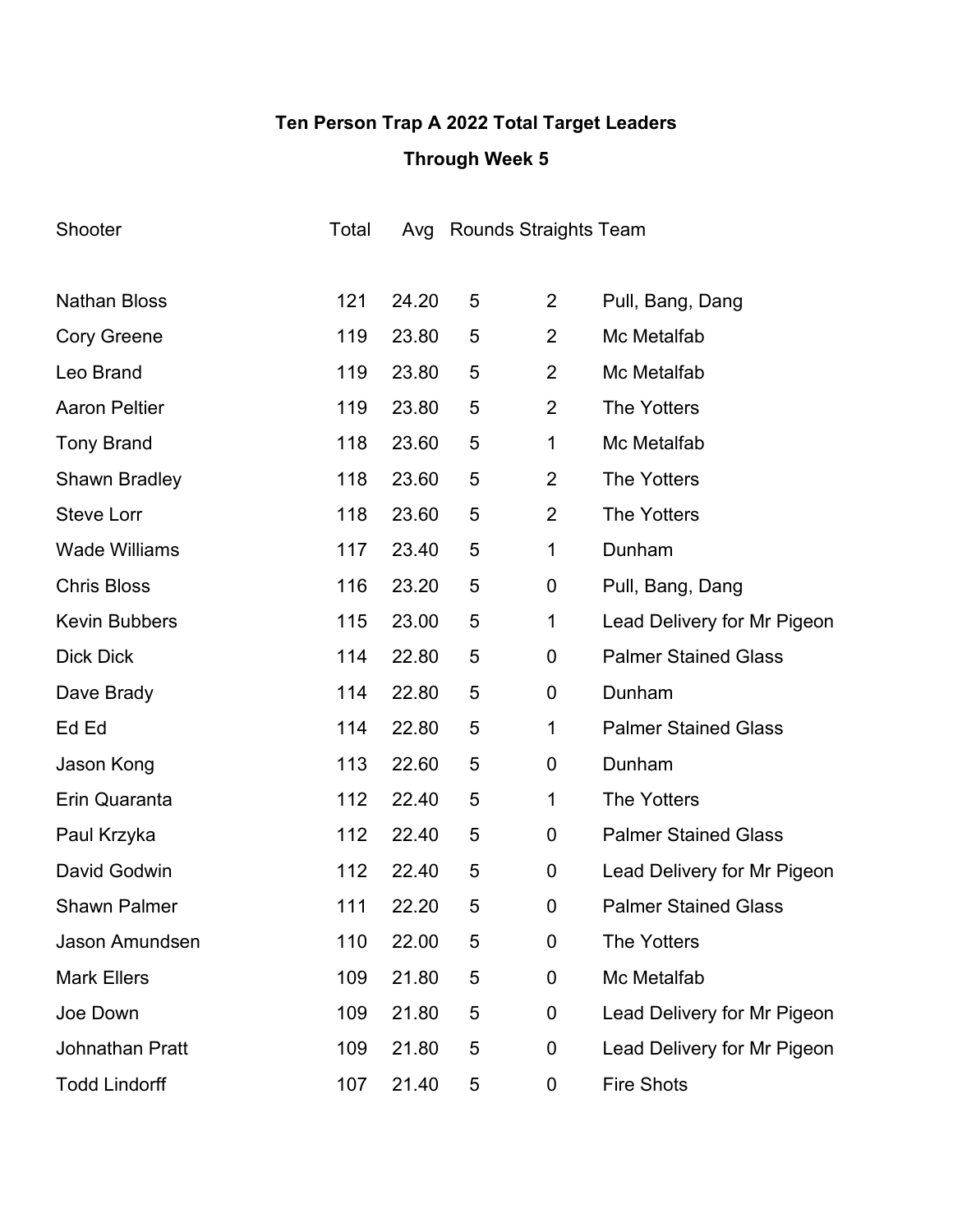| <b>Alex Bickford</b>    | 107 | 21.40 | 5 | 1 | Pull, Bang, Dang            |
|-------------------------|-----|-------|---|---|-----------------------------|
| <b>Jerry Mertes</b>     | 106 | 21.20 | 5 | 0 | Mc Metalfab                 |
| John Oyen               | 105 | 21.00 | 5 | 0 | The Yotters                 |
| <b>Lucas Sook</b>       | 103 | 20.60 | 5 | 0 | Dunham                      |
| <b>Terry Raboin</b>     | 102 | 20.40 | 5 | 0 | The Yotters                 |
| <b>Chad Gillette</b>    | 101 | 20.20 | 5 | 0 | Dunham                      |
| Roy Roy                 | 101 | 20.20 | 5 | 0 | <b>Palmer Stained Glass</b> |
| <b>Barb Yotter</b>      | 100 | 20.00 | 5 | 0 | <b>The Yotters</b>          |
| <b>Derick Podratz</b>   | 100 | 20.00 | 5 | 0 | Dunham                      |
| <b>Brian Burke</b>      | 100 | 20.00 | 5 | 0 | Dunham                      |
| Ezra Engstrom           | 99  | 19.80 | 5 | 0 | <b>Fire Shots</b>           |
| Al Palmer               | 97  | 19.40 | 5 | 0 | <b>Palmer Stained Glass</b> |
| Jake Buhman             | 96  | 19.20 | 5 | 0 | <b>Palmer Stained Glass</b> |
| Dave West               | 96  | 19.20 | 5 | 0 | Mc Metalfab                 |
| <b>Jeff Bickford</b>    | 96  | 19.20 | 5 | 0 | Pull, Bang, Dang            |
| Mike Baumann            | 95  | 19.00 | 5 | 0 | <b>Fire Shots</b>           |
| <b>Mark Azure</b>       | 94  | 18.80 | 5 | 0 | Dunham                      |
| John Hegstrand          | 94  | 23.50 | 4 | 0 | Lead Delivery for Mr Pigeon |
| <b>Luke Churchill</b>   | 93  | 18.60 | 5 | 0 | Lead Delivery for Mr Pigeon |
| <b>Tiffany Engstrom</b> | 91  | 18.20 | 5 | 0 | <b>Fire Shots</b>           |
| Mike Mike               | 89  | 17.80 | 5 | 0 | <b>Palmer Stained Glass</b> |
| Austin Kapann           | 89  | 22.25 | 4 | 0 | Pull, Bang, Dang            |
| Dan Engstrom            | 89  | 17.80 | 5 | 0 | <b>Fire Shots</b>           |
| <b>Brian Larson</b>     | 86  | 17.20 | 5 | 0 | <b>Fire Shots</b>           |
| <b>Mark Smith</b>       | 86  | 17.20 | 5 | 0 | Mc Metalfab                 |
| Joe Cairl               | 81  | 16.20 | 5 | 0 | <b>Fire Shots</b>           |
| Dennis Jones            | 78  | 15.60 | 5 | 0 | <b>Fire Shots</b>           |
| Margaret Phillippi      | 77  | 15.40 | 5 | 0 | Lead Delivery for Mr Pigeon |